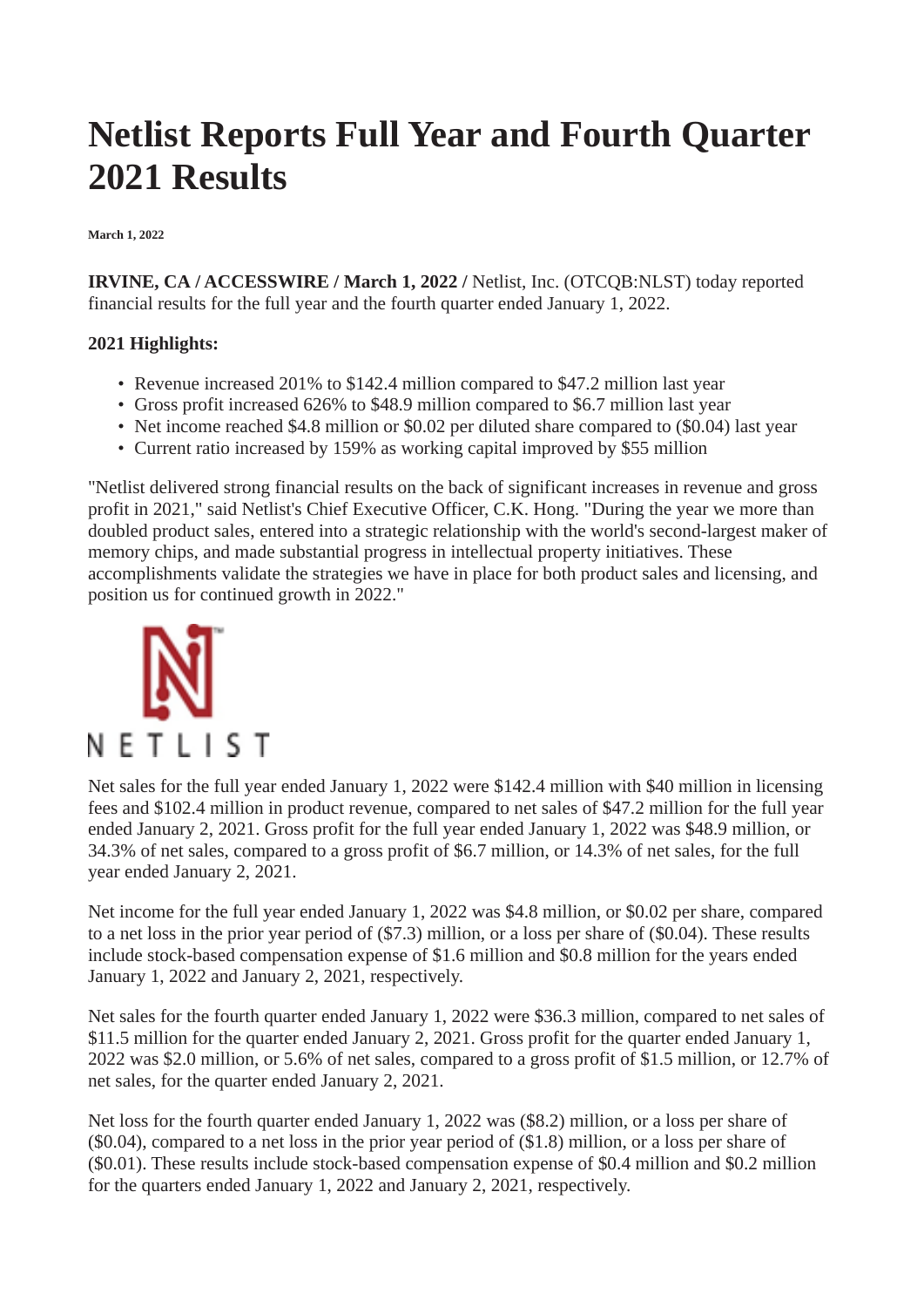As of January 1, 2022, cash, cash equivalents and restricted cash was \$58.5 million, total assets were \$91.2 million, working capital was \$52.6 million, total debt was \$7.6 million, and stockholders' equity was \$54.0 million.

### **Conference Call Information**

C.K. Hong, Chief Executive Officer, and Gail Sasaki, Chief Financial Officer, will host an investor conference call today, March 1, 2022 at 12:00 p.m. Eastern Time to review Netlist's results for the fourth quarter ended January 1, 2022. The live webcast and archived replay of the call can be accessed for 90 days in the Investors section of Netlist's website at [www.netlist.com.](https://pr.report/F-2bxRld)

## **About Netlist**

Netlist provides high-performance solid state drives and modular memory solutions to enterprise customers in diverse industries. The Company's NVMe™ SSDs in various capacities and form factors and the line of custom and specialty memory products bring industry-leading performance to server and storage appliance customers and cloud service providers. Netlist licenses its portfolio of intellectual property including patents, in server memory, hybrid memory and storage class memory, to companies that implement Netlist's technology. To learn more, visit [www.netlist.com](https://pr.report/AJh1CeBE).

## **Safe Harbor Statement**

This news release contains forward-looking statements within the meaning of the Private Securities Litigation Reform Act of 1995. Forward-looking statements are statements other than historical facts and often address future events or Netlist's future performance. Forward-looking statements contained in this news release include statements about Netlist's ability to execute on its strategic initiatives. All forward-looking statements reflect management's present expectations regarding future events and are subject to known and unknown risks, uncertainties and other factors that could cause actual results to differ materially from those expressed in or implied by any forward-looking statements. These risks, uncertainties and other factors include, among others: risks related to Netlist's plans for its intellectual property, including its strategies for monetizing, licensing, expanding, and defending its patent portfolio; risks associated with patent infringement litigation initiated by Netlist, or by others against Netlist, as well as the costs and unpredictability of any such litigation; risks associated with Netlist's product sales, including the market and demand for products sold by Netlist and its ability to successfully develop and launch new products that are attractive to the market; the success of product, joint development and licensing partnerships; the competitive landscape of Netlist's industry; and general economic, political and market conditions, including quarantines, factory slowdowns or shutdowns, and travel restrictions resulting from the COVID-19 pandemic. All forward-looking statements reflect management's present assumptions, expectations and beliefs regarding future events and are subject to known and unknown risks, uncertainties and other factors that could cause actual results to differ materially from those expressed in or implied by any forward-looking statements. These and other risks and uncertainties are described in Netlist's annual report on Form 10-K for its most recently completed fiscal year filed on March 26, 2021, and the other filings it makes with the U.S. Securities and Exchange Commission from time to time, including any subsequently filed quarterly and current reports. In light of these risks, uncertainties and other factors, these forward-looking statements should not be relied on as predictions of future events. These forward-looking statements represent Netlist's assumptions, expectations and beliefs only as of the date they are made, and except as required by law, Netlist undertakes no obligation to revise or update any forward-looking statements for any reason.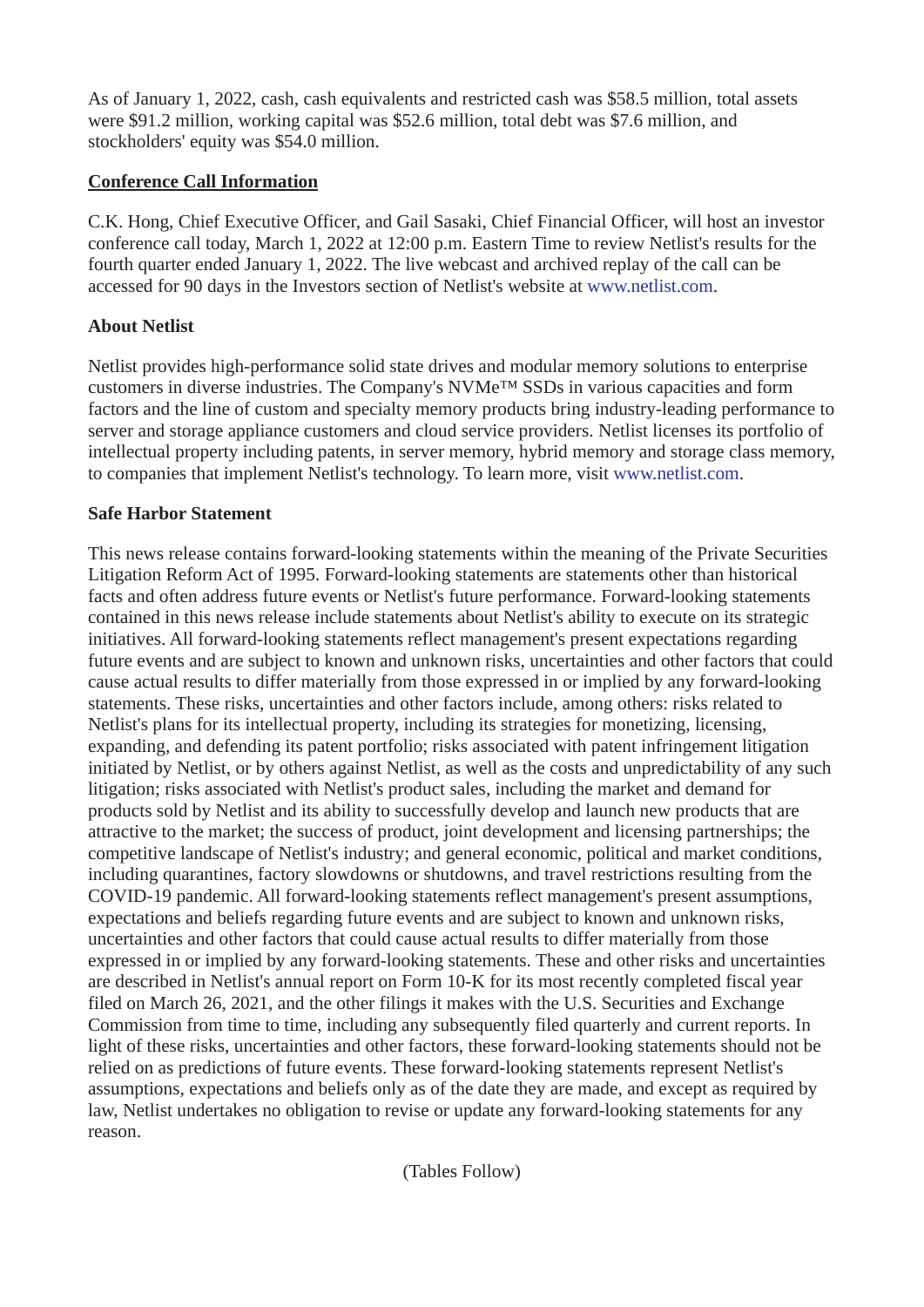#### **Netlist, Inc. and Subsidiaries Condensed Consolidated Balance Sheets (in thousands)**

|                                                                               |                    | (unaudited) |                              |            |
|-------------------------------------------------------------------------------|--------------------|-------------|------------------------------|------------|
|                                                                               | January 1,<br>2022 |             | <b>January</b><br>2,<br>2021 |            |
| <b>ASSETS</b>                                                                 |                    |             |                              |            |
| Current assets:                                                               |                    |             |                              |            |
| Cash and cash equivalents                                                     | \$                 | 47,679      | \$                           | 13,326     |
| Restricted cash                                                               |                    | 10,800      |                              | 3,200      |
| Accounts receivable, net                                                      |                    | 12,727      |                              | 4,680      |
| Inventories                                                                   |                    | 15,670      |                              | 3,198      |
| Prepaid expenses and other current assets                                     |                    | 1,126       |                              | 514        |
| Total current assets                                                          |                    | 88,002      |                              | 24,918     |
| Property and equipment, net                                                   |                    | 989         |                              | 182        |
| Operating lease right-of-use assets                                           |                    | 1,891       |                              | 114        |
| Other assets                                                                  |                    | 294         |                              | 58         |
| <b>Total assets</b>                                                           |                    | 91,176      | \$                           | 25,272     |
| LIABILITIES AND STOCKHOLDERS' EQUITY (DEFICIT)<br><b>Current liabilities:</b> |                    |             |                              |            |
| Accounts payable                                                              | \$                 | 25,887      | \$                           | 5,327      |
| Revolving line of credit                                                      |                    | 7,000       |                              | 3,678      |
| Accrued payroll and related liabilities                                       |                    | 1,308       |                              | 806        |
| Accrued expenses and other current liabilities                                |                    | 632         |                              | 777        |
| Long-term debt due within one year                                            |                    | 562         |                              | 17,056     |
| Total current liabilities                                                     |                    | 35,389      |                              | 27,644     |
| Long-term debt                                                                |                    |             |                              | 146        |
| Operating lease liabilities                                                   |                    | 1,593       |                              |            |
| Other liabilities                                                             |                    | 152         |                              | 102        |
| <b>Total liabilities</b>                                                      |                    | 37,134      |                              | 27,892     |
| Commitments and contingencies                                                 |                    |             |                              |            |
| Stockholders' equity (deficit):                                               |                    |             |                              |            |
| Preferred stock                                                               |                    |             |                              |            |
| Common stock                                                                  |                    | 231         |                              | 195        |
| Additional paid-in capital                                                    |                    | 243,866     |                              | 192,071    |
| Accumulated deficit                                                           |                    | (190, 055)  |                              | (194, 886) |
| Total stockholders' equity (deficit)                                          |                    | 54,042      |                              | (2,620)    |
| Total liabilities and stockholders' equity (deficit)                          |                    | 91,176      | \$                           | 25,272     |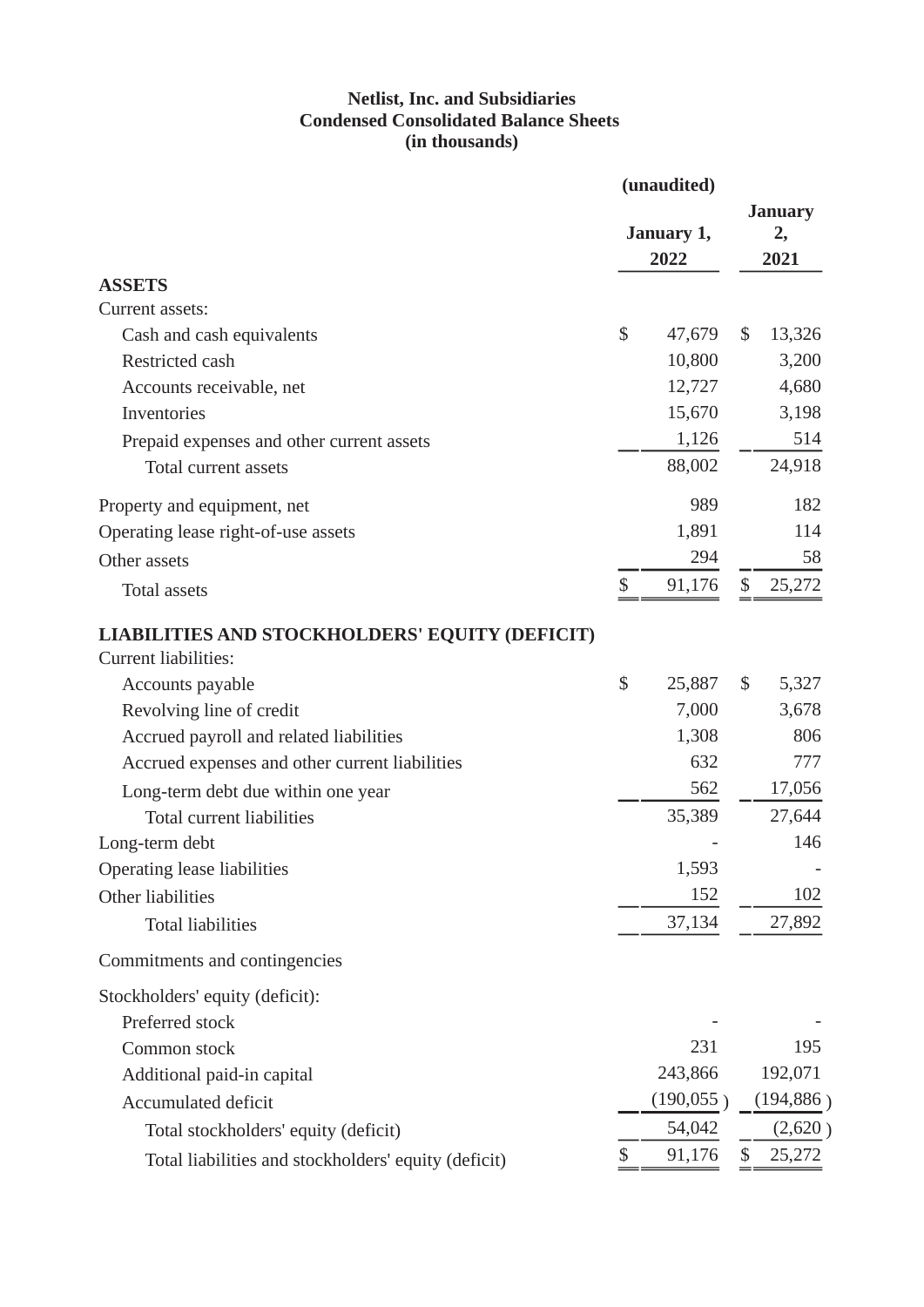#### **Netlist, Inc. and Subsidiaries Condensed Consolidated Statements of Operations (Unaudited) (in thousands, except per share amounts)**

|                                                                     | <b>Three Months Ended</b> |                              |                           |                              | <b>Year Ended</b> |                              |              |                    |  |
|---------------------------------------------------------------------|---------------------------|------------------------------|---------------------------|------------------------------|-------------------|------------------------------|--------------|--------------------|--|
|                                                                     |                           | <b>January</b><br>1,<br>2022 |                           | <b>January</b><br>2,<br>2021 |                   | <b>January</b><br>1,<br>2022 |              | January 2,<br>2021 |  |
| Net product sales                                                   | \$                        | 36,346                       | \$                        | 11,485                       |                   | \$102,355                    | \$           | 47,234             |  |
| License fee                                                         |                           |                              |                           |                              |                   | 40,000                       |              |                    |  |
| Net sales                                                           |                           | 36,346                       |                           | 11,485                       |                   | 142,355                      |              | 47,234             |  |
| Cost of sales $(1)$                                                 |                           | 34,323                       |                           | 10,026                       |                   | 93,458                       |              | 40,503             |  |
| Gross profit                                                        |                           | 2,023                        |                           | 1,459                        |                   | 48,897                       |              | 6,731              |  |
| Operating expenses:                                                 |                           |                              |                           |                              |                   |                              |              |                    |  |
| Research and development(1)                                         |                           | 2,019                        |                           | 870                          |                   | 7,241                        |              | 2,953              |  |
| Intellectual property legal fees                                    |                           | 4,909                        |                           | 111                          |                   | 19,494                       |              | 2,368              |  |
| Selling, general and administrative(1)                              |                           | 3,140                        |                           | 2,253                        |                   | 10,779                       |              | 8,247              |  |
| Total operating expenses                                            |                           | 10,068                       |                           | 3,234                        |                   | 37,514                       |              | 13,568             |  |
| Operating (loss) income                                             |                           | (8,045)                      |                           | (1,775)                      |                   | 11,383                       |              | (6,837)            |  |
| Other (expense) income, net:                                        |                           |                              |                           |                              |                   |                              |              |                    |  |
| Interest expense, net                                               |                           | (151)                        |                           | (94)                         |                   | (568)                        |              | (531)              |  |
| Other income, net                                                   |                           | 2                            |                           | 103                          |                   | 643                          |              | 101                |  |
| Total other (expense) income, net                                   |                           | (149)                        |                           | 9                            |                   | 75                           |              | (430)              |  |
| (Loss) income before provision for                                  |                           |                              |                           |                              |                   |                              |              |                    |  |
| income taxes                                                        |                           | (8, 194)                     |                           | (1,766)                      |                   | 11,458                       |              | (7,267)            |  |
| Provision for income taxes                                          |                           | 26                           |                           |                              |                   | 6,627                        |              | 1                  |  |
| Net (loss) income                                                   | \$                        | (8,220)                      | \$                        | (1,766)                      | \$                | 4,831                        | \$           | (7,268)            |  |
| (Loss) earnings per share:                                          |                           |                              |                           |                              |                   |                              |              |                    |  |
| <b>Basic</b>                                                        | \$                        | (0.04)                       | $\boldsymbol{\mathsf{S}}$ | (0.01)                       | \$                | 0.02                         | \$           | (0.04)             |  |
| Diluted                                                             | \$                        | (0.04)                       | $\boldsymbol{\mathsf{S}}$ | (0.01)                       | \$                | 0.02                         | \$           | (0.04)             |  |
| Weighted-average common shares<br>outstanding:                      |                           |                              |                           |                              |                   |                              |              |                    |  |
| <b>Basic</b>                                                        |                           | 227,277                      |                           | 195,964                      |                   | 218,171                      |              | 183,594            |  |
| Diluted                                                             |                           | 233,943                      |                           | 195,964                      |                   | 225,589                      |              | 183,594            |  |
| (1) Amounts include stock-based<br>compensation expense as follows: |                           |                              |                           |                              |                   |                              |              |                    |  |
| Cost of sales                                                       | \$                        | 3                            | \$                        | 2                            | \$                | 12                           | $\mathbb{S}$ | 10                 |  |
| Research and development                                            |                           | 132                          |                           | 42                           |                   | 570                          |              | 196                |  |
| Selling, general and administrative                                 |                           | 283                          |                           | 137                          |                   | 998                          |              | 557                |  |
| Total stock-based compensation                                      | \$                        | 418                          | \$                        | 181                          | \$                | 1,580                        | \$           | 763                |  |

**For more information, please contact:**